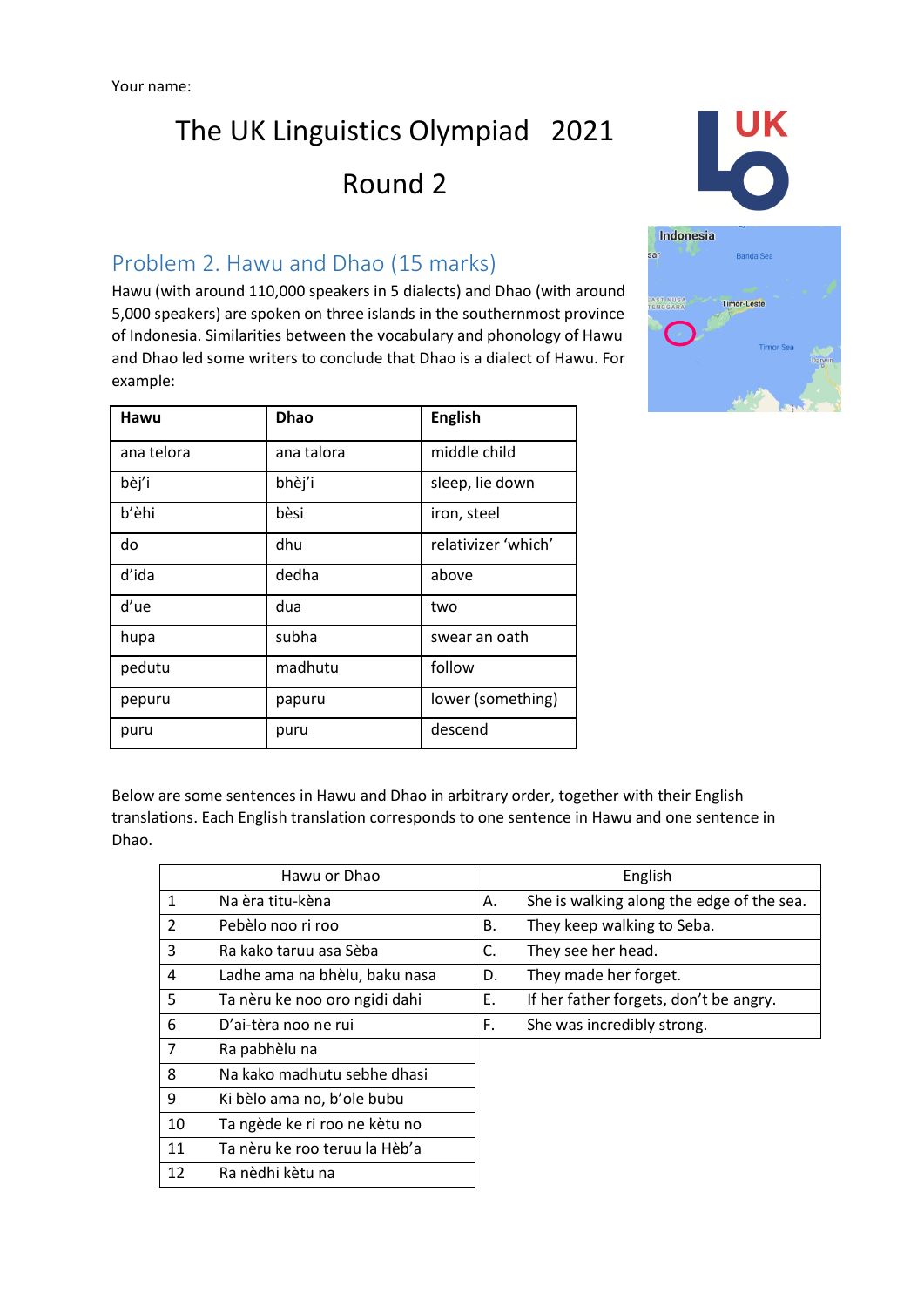

**Q2.1.** In your answer booklet, indicate for each sentence 1-12 whether it is in Hawu or in Dhao and which English sentence A-F is its translation.

**Q2.2.** Complete the table in your answer booklet.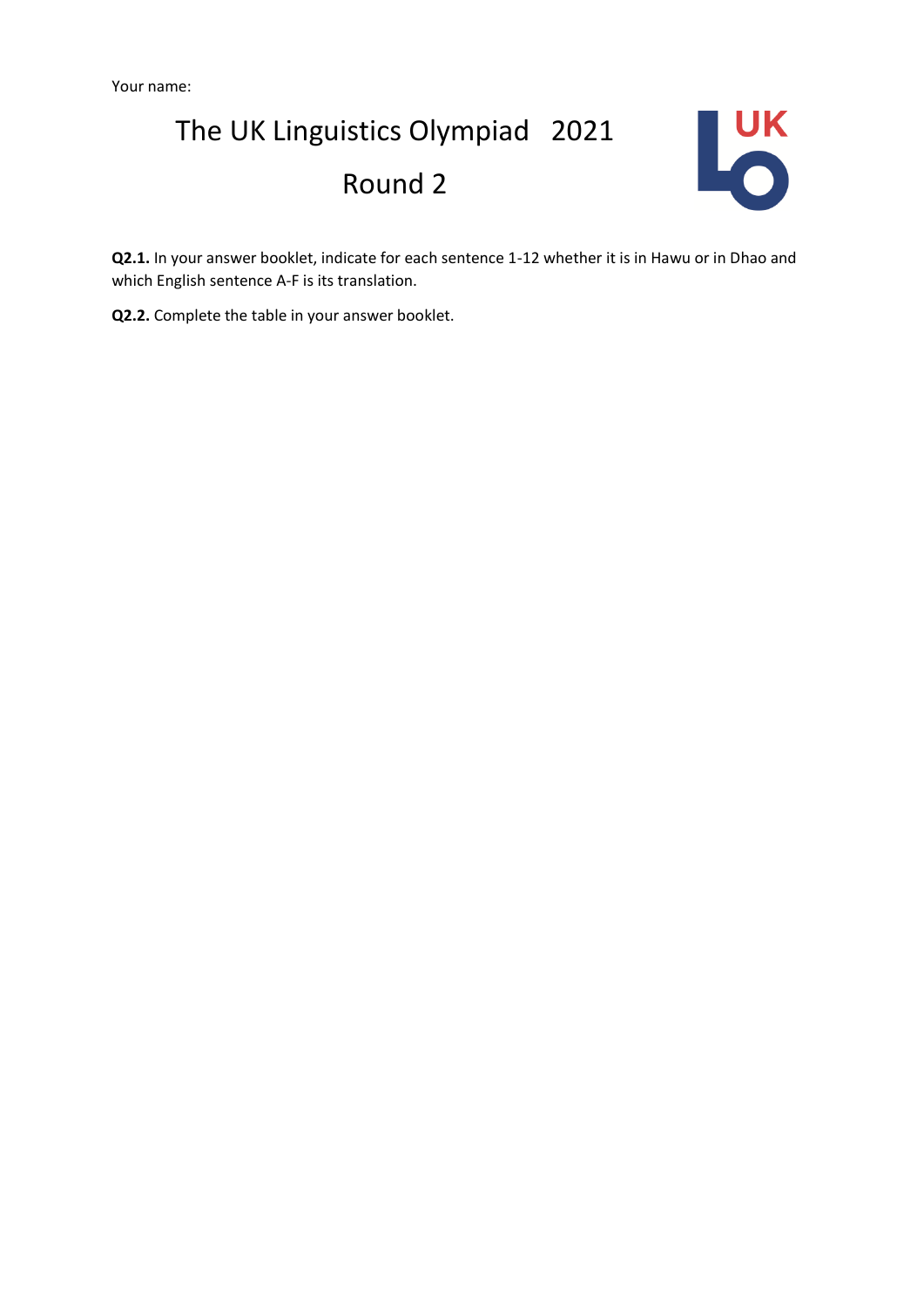The UK Linguistics Olympiad 2021

### Round 2



#### Solution and marking.

#### Scoring: (max 51)

- 2.1: (max 36)
	- o 1 point for each correct language (H or D). (max 12)
	- o 2 points for each correct translation (A-F). (max 24)
- 2.2: 3 points for each correct English sentence. (max 15)
	- o 2 points with one error (one wrong word or wrong syntactic role assignment)
	- o 1 point with two such errors.
	- o Accept
		- *will Verb* for *Verb.*
			- *him/he/his* for *her/she*
			- *father* for *the father –* but not *the father* for *her father*
		- *end* for *edge*
		- *come down* for *descends*

#### **Q2.1.**

| #   |                | ຳ<br>▴ | 3 | 4 | 5 | -6 |     | 8 | 9 | 10         | 11 | 12 |
|-----|----------------|--------|---|---|---|----|-----|---|---|------------|----|----|
| H/D | $\overline{D}$ | H      | D | D | Н | H  | - D | D | Н | H          | H  | D  |
| A-F | t Fi           | D      | B |   | A |    |     | A |   | $\sqrt{ }$ | B  |    |

#### **Q2.2.**

| Hawu or Dhao                               | English                                          |  |
|--------------------------------------------|--------------------------------------------------|--|
|                                            |                                                  |  |
| Ra pa'èra ama                              | They strengthened the father. or: They made the  |  |
|                                            | father strong.                                   |  |
| Ki pedutu roo ri ama no, pedute noo ri roo | If her father follows (them), they (will) follow |  |
|                                            | (her).                                           |  |
| Pebèlu roo ri noo                          | She made them forget.                            |  |
|                                            |                                                  |  |
| Ladhe na puru, na nèdhi sebhe              | If she descends, she sees the edge.              |  |
|                                            |                                                  |  |
| B'ole bèj'i                                | Don't sleep/lie down/be asleep.                  |  |
|                                            |                                                  |  |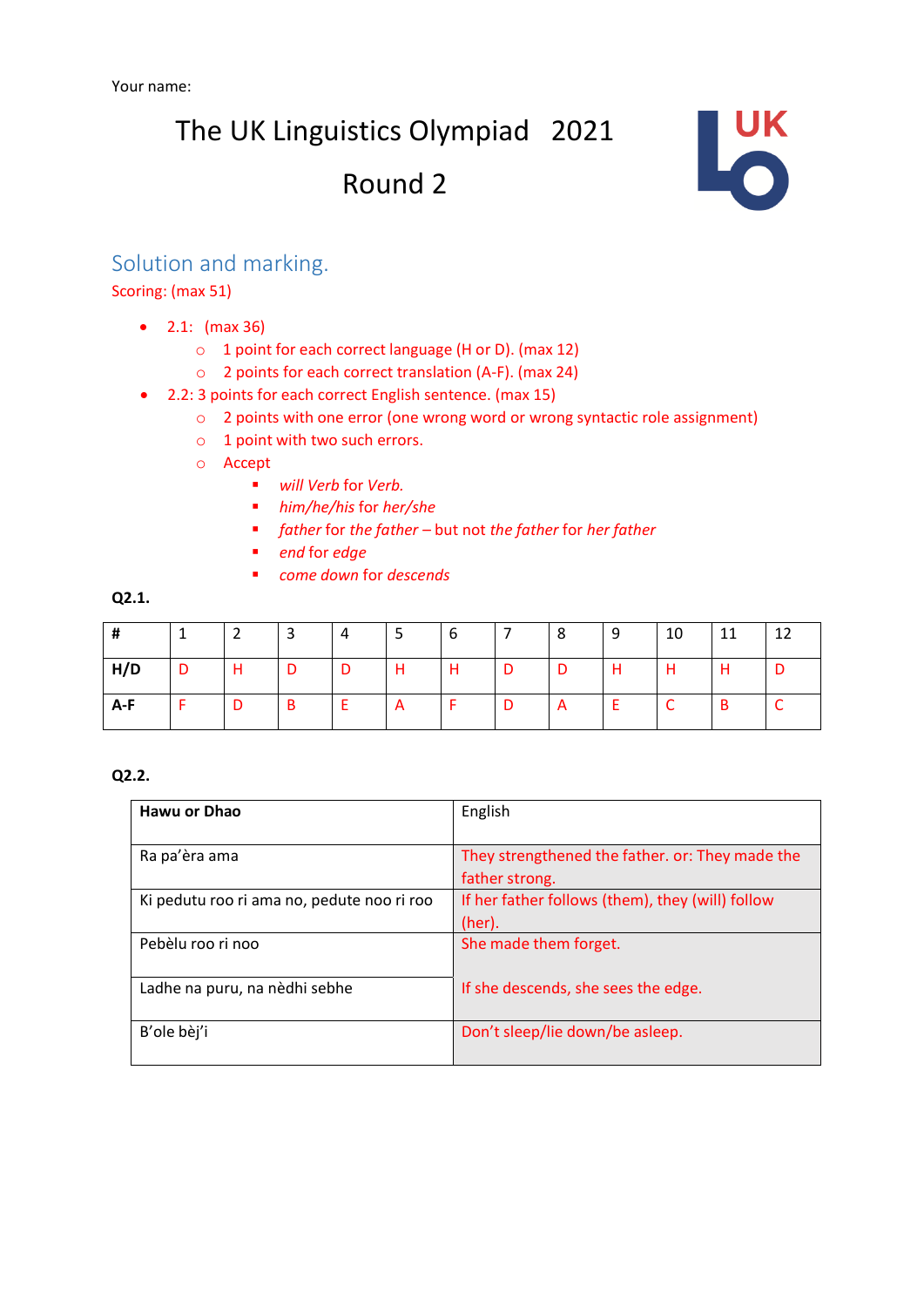

#### **Commentary**

First, let's learn a little more about Hawu and Dhao history and culture. It's nice to get some broader context, and it also shows respect for the people who speak and who have historically spoken the languages presented in this problem.

Today the majority of Hawu people practise Protestant Christianity, but until the 1970s most of the Hawu people maintained their ancestral religion, Jingi Tiu, and traditional ways of life. In pre-colonial times, the Hawu people maintained six religio-political domains on the island of Hawu (Savu), including the domain of Seba (after which the modern-day Seba, mentioned in the problem, is named). Each domain had a Council of Priests (of Jingi Tiu). These domains were reorganized during and after the colonial era until a 2001 autonomy law, which the East Nusa Tenggara province used to create new districts that largely reflected the structure of the ancient domains. The Hawu people traditionally transmitted their knowledge orally in a number of ways, for example by naming places in remembrance of key events in Hawu history and naming people by the roles they played in society. The Hawu remember long genealogies over tens of generations that have links at certain stages to the various parts of Hawu island. They recognize two matrilineal lines descended from two sisters as well as patrilineal descent groups and lineages. These genealogies structure Hawu society and are recited during ritual performances; for example, at funerals the reciting of the departed's genealogy memorializes the connection of the departed to his or her ancestors.

Source: Duggan, G. (2009). The Genealogical Model of Savu, Eastern Indonesia. *Journal of Indonesian Social Sciences and Humanities*, *2*, 163–177. LIPI / KITLV Press. [https://web.archive.org/web/20120302193735/http://www.kitlv](https://web.archive.org/web/20120302193735/http:/www.kitlv-journals.nl/index.php/jissh/article/viewFile/URN:NBN:NL:UI:10-1-100162/8444)[journals.nl/index.php/jissh/article/viewFile/URN:NBN:NL:UI:10-1-100162/8444](https://web.archive.org/web/20120302193735/http:/www.kitlv-journals.nl/index.php/jissh/article/viewFile/URN:NBN:NL:UI:10-1-100162/8444)

The Dhao people say their language and culture is similar to that of Hawu island. They recount that the first settlers of their island were three people named Rika, Jote, and Pesa Kèli. Pesa Kèli came from the island of Hawu and brought the indigo plant, dhao, from which Dhao (Ndao) island and the Dhao people get their names. (The Hawu also tell a version of this history.) Traditionally, many Dhao men practiced gold- and silversmithing, traveling around the region to sell their creations. Today, most Dhao men have shifted away from smithing to fishing and local business activities. Women traditionally wove fabrics dyed with a technique known as ikat and are still productive in ikat weaving today. They leave their homes to sell their products, to seek orders for new weavings, or to collect debts from their customers. Thousands of jewels and ikats are produced each year and are traded with neighboring islands. The men tend to leave the island during the dry season to sell jewelry and other products of smithing and the ikat weaving products made by the women. In contrast to the Hawu, the Dhao trace their descent only patrilineally.

Source: Balukh, J. I. (2020). *A grammar of Dhao: An endangered Austronesian language in Eastern Indonesia*.<https://scholarlypublications.universiteitleiden.nl/access/item%3A2967898/view>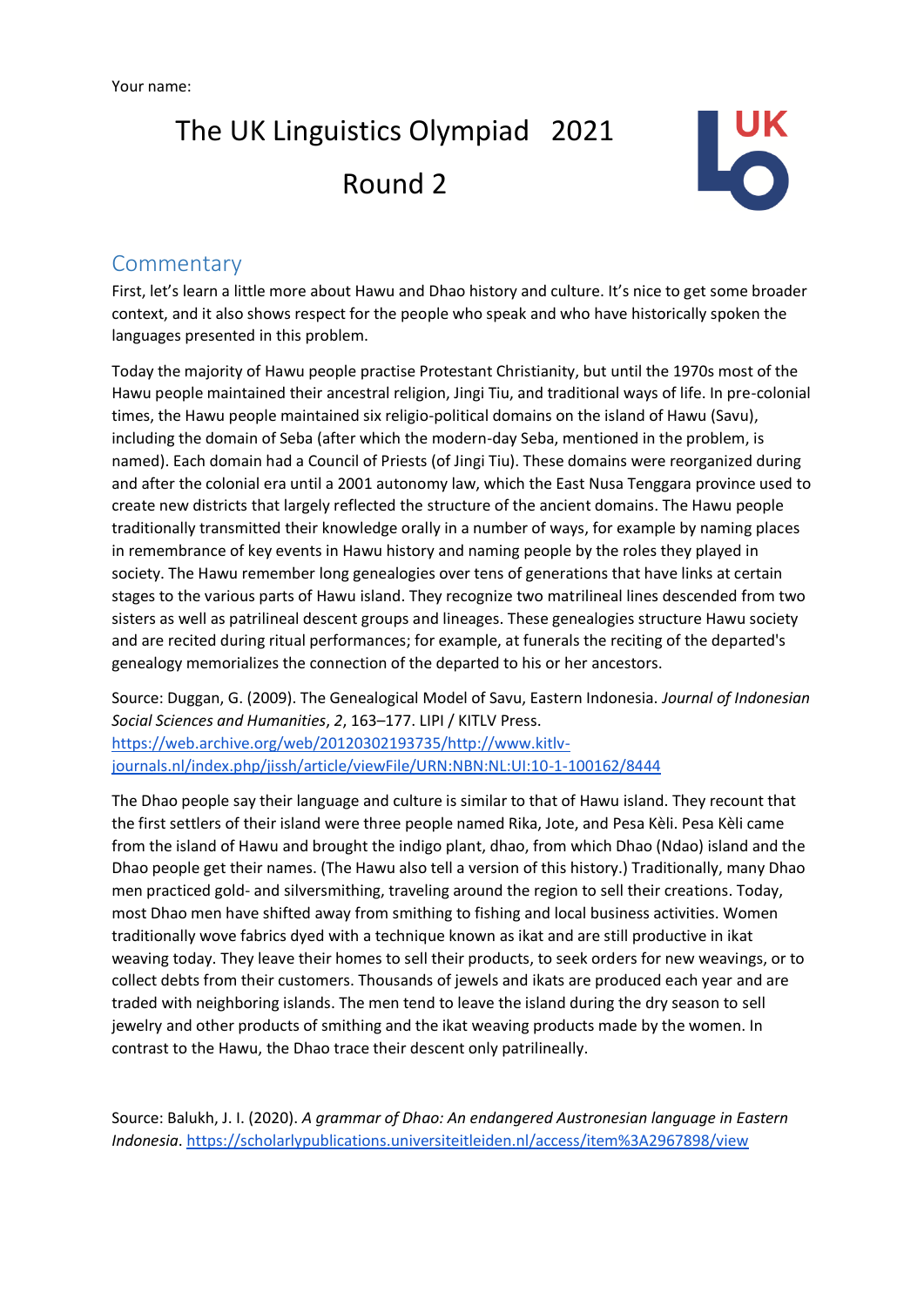

#### **Solution to the problem**

Sound correspondences (identified using the table at the beginning):

| Hawu          | Dhao                                 |
|---------------|--------------------------------------|
| a             | a                                    |
| n             | n                                    |
| t             | t                                    |
| e             | a                                    |
| ı             | ı                                    |
| O             | o/u                                  |
| r             | r                                    |
| $\mathbf b$   | bh                                   |
| è             | è                                    |
| j'            | j'                                   |
| i             | i (but e in dedha)                   |
| $\mathbf{b}'$ | b                                    |
| h             | S                                    |
| $\mathbf d$   | dh                                   |
| ď             | d                                    |
| u             | ū                                    |
| р             | p (but bh in subha,<br>m in madhutu) |

Using the differences between Hawu and Dhao shown in the above table, we can figure out which sentences in (1-12) are in Hawu and which are in Dhao. For example, **s** is a sound unique to Dhao, so any sentence with an **s** will be in Dhao. Then we can match the six sentences in Hawu and the six sentences in Dhao to their translations and analyze the grammar.

| Hawu grammar (simplified for this problem) | Dhao grammar (simplified for this problem) |
|--------------------------------------------|--------------------------------------------|
|                                            |                                            |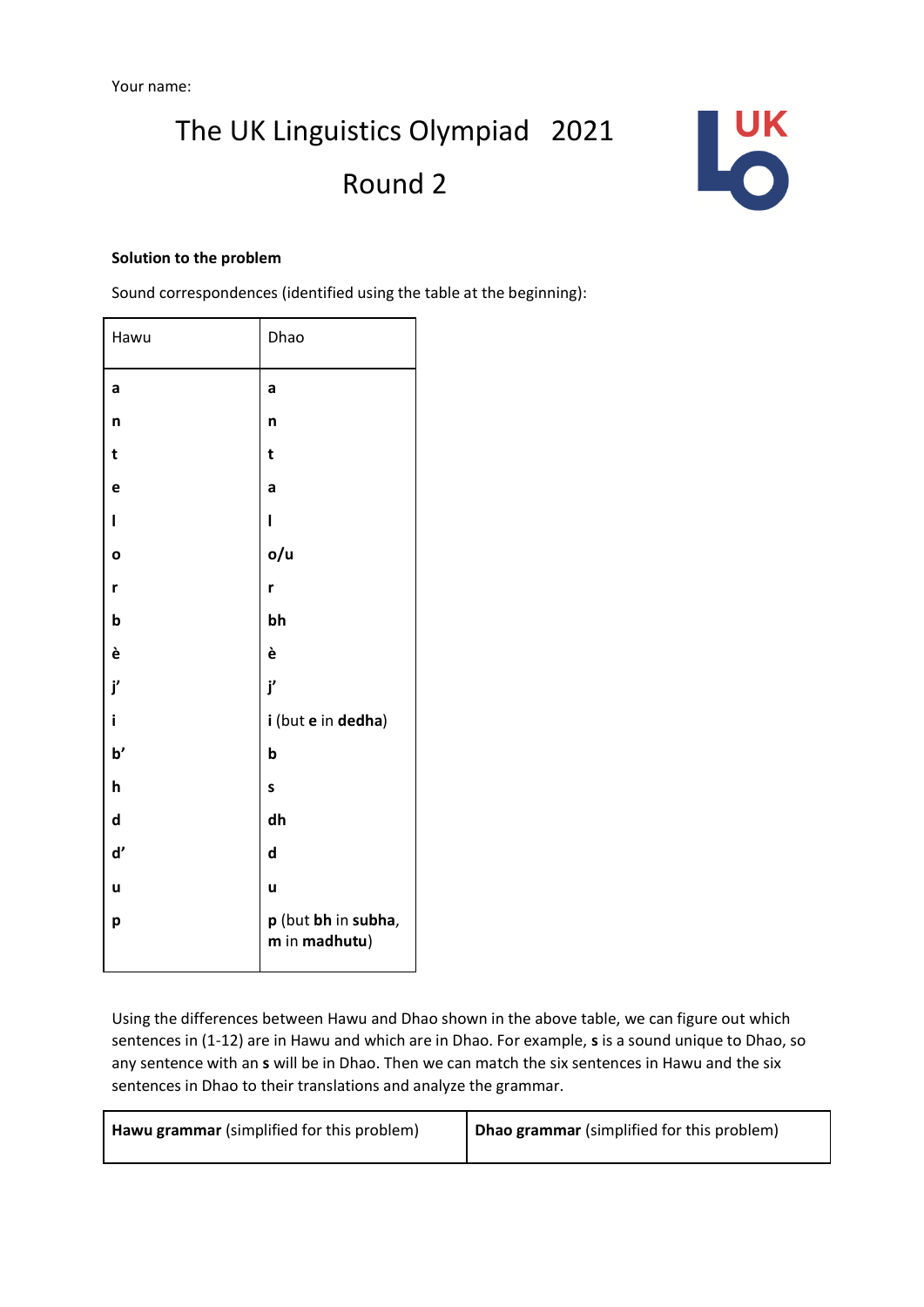The UK Linguistics Olympiad 2021

Round 2



| word order: either Verb (Object) Subject<br>(Prepositional Phrase) or V S (O) (PP)                                                                                                                                                                                                                                                                                                                                                                                                                                                                                                                                | word order: S V (O) (PP) only                                                                                                                                  |
|-------------------------------------------------------------------------------------------------------------------------------------------------------------------------------------------------------------------------------------------------------------------------------------------------------------------------------------------------------------------------------------------------------------------------------------------------------------------------------------------------------------------------------------------------------------------------------------------------------------------|----------------------------------------------------------------------------------------------------------------------------------------------------------------|
| in this problem, pronoun objects were<br>only used in VOS order<br>tense/aspect/mood:                                                                                                                                                                                                                                                                                                                                                                                                                                                                                                                             | tense/aspect/mood:                                                                                                                                             |
| ta $V =$ non-past tense; otherwise the<br>default interpretation is past tense<br>ke in this problem always appears<br>O<br>immediately following ta V<br>$V$ teruu = keep Ving, continue to V<br><b>b'ole</b> $V = don'tV$                                                                                                                                                                                                                                                                                                                                                                                       | no visible tense-marking<br>$V$ taruu = keep Ving, continue to V<br>baku $V = don't V$                                                                         |
| verbs:                                                                                                                                                                                                                                                                                                                                                                                                                                                                                                                                                                                                            | verbs:                                                                                                                                                         |
| verbs have specific forms that agree with<br>the absolutive-marked noun phrase in<br>number<br>pebèlo = absolutive NP is<br>O<br>singular; pebèlu = absolutive NP<br>is plural<br>pedute/pedutu<br>O<br>nèru/nèru<br>O<br>$pe-V = to cause to V$ (so we call pe- a<br>causative prefix)<br>this changes an intransitive verb<br>O<br>to a transitive verb<br>so hewina = remember,<br>pehewina = remind (not<br>in UKLO problem)<br>Note: In the problem,<br>▬<br>pebèlo/pebèlu was<br>translated as make to<br>forget, but in actual<br>Hawu usage, this verb<br>means something more<br>like forget on purpose. | $pa-V = to cause to V$<br>another example:<br>O<br>$pure = descend$ , papuru =<br>lower (something)<br>$\textbf{èra} = (to be)$ strong,<br>pa'èra = strengthen |
| pronouns:                                                                                                                                                                                                                                                                                                                                                                                                                                                                                                                                                                                                         | pronouns:                                                                                                                                                      |